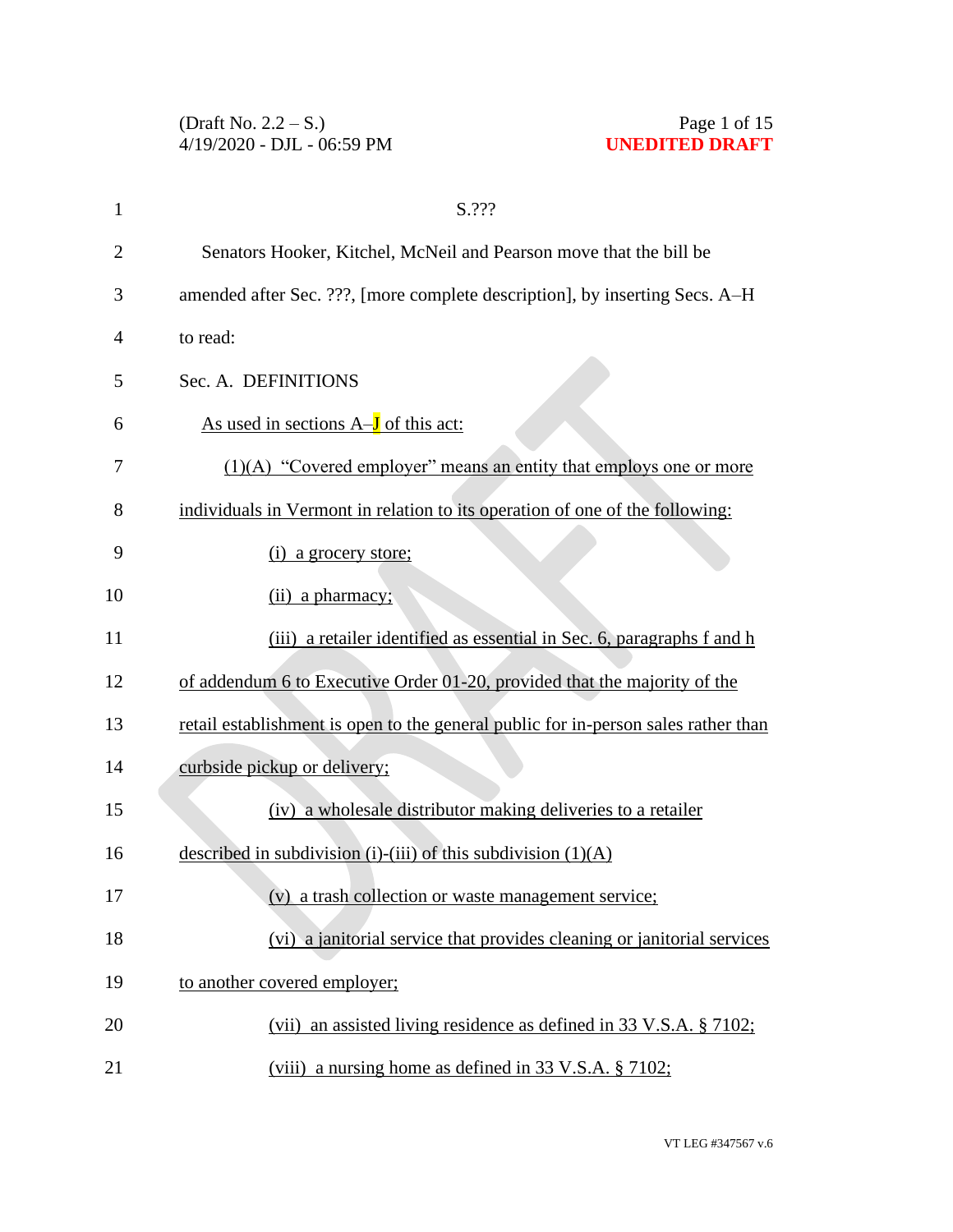| 1              | $(ix)$ a residential care home as defined in 33 V.S.A. § 7102;           |
|----------------|--------------------------------------------------------------------------|
| $\overline{2}$ | $(x)$ a therapeutic community residence as defined in 33 V.S.A.          |
| 3              | § 7102;                                                                  |
| 4              | (xi) a health care facility as defined in 18 V.S.A. $\S$ 9432 or a       |
| 5              | physician's office;                                                      |
| 6              | $(xii)$ a child care facility as defined in 33 V.S.A. § 3511 that is     |
| 7              | providing child care services to essential service providers pursuant to |
| 8              | Directive 2 of Executive Order 01-20;                                    |
| 9              | (xiii) a vocational rehabilitation service provider;                     |
| 10             | (xiv) a dentist's office or a dental facility;                           |
| 11             | (xv) a homeless shelter;                                                 |
| 12             | <u>(xvi)</u> a home health agency;                                       |
| 13             | (xvii) a community health center;                                        |
| 14             | (xviii) a program licensed by the Department for Children and            |
| 15             | Families as residential treatment program;                               |
| 16             | (xix) an ambulance service or first responder service as defined in      |
| 17             | 24 V.S.A. § 2651;                                                        |
| 18             | (xx) a mortuary or crematorium; or                                       |
| 19             | (xxi) providers of necessities and services to economically              |
| 20             | disadvantaged populations.                                               |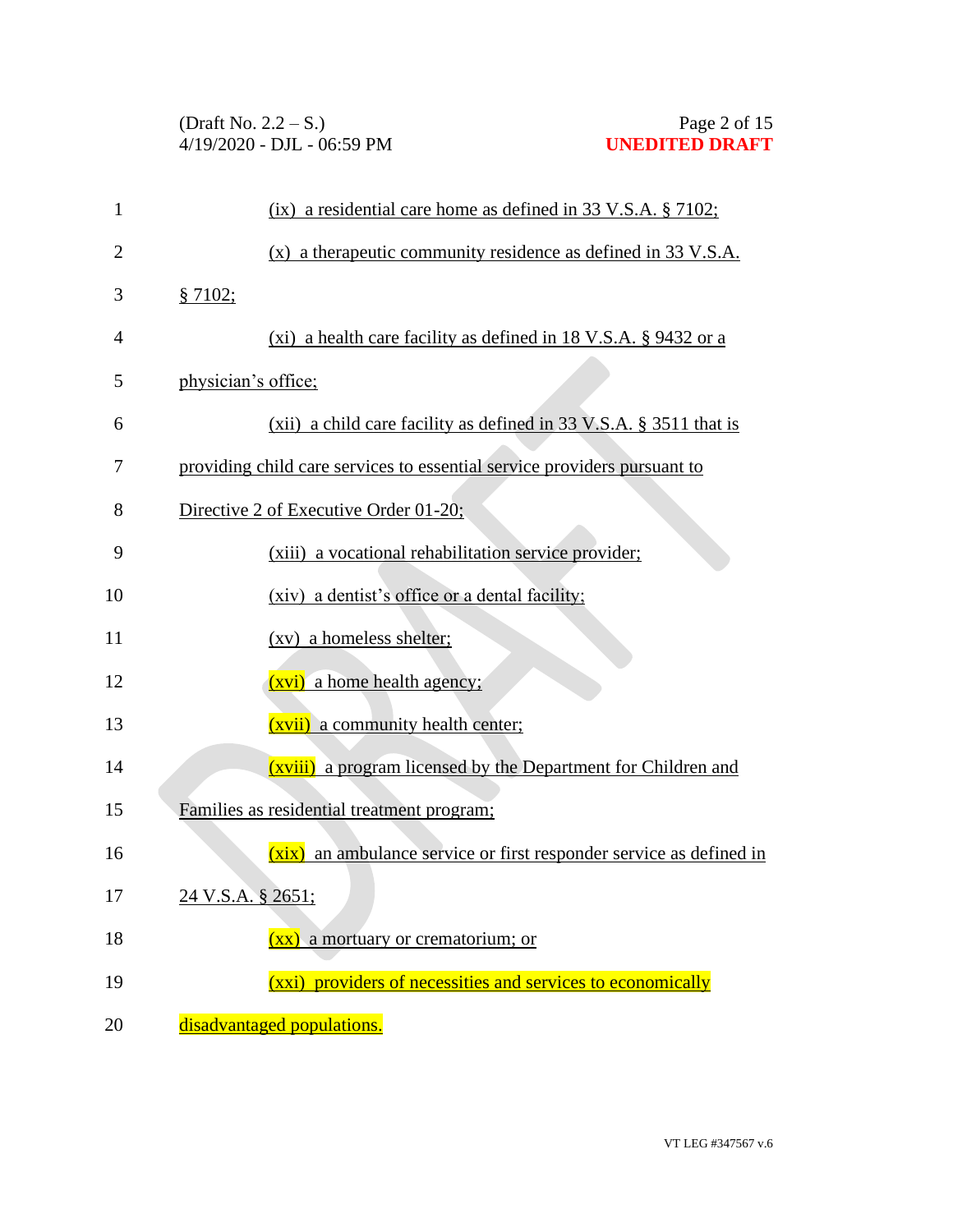| 1  | (B) A "covered employee" shall also include ARIS Solutions, which                     |
|----|---------------------------------------------------------------------------------------|
| 2  | shall be deemed to be the employer of an <b>independent direct support provider</b> , |
| 3  | as defined pursuant to 21 V.S.A. § 1631, that is an eligible employee.                |
| 4  | (C) "Covered employer" does not include the State, a political                        |
| 5  | subdivision of the State, or the United States.                                       |
| 6  | (2)(A) "Eligible employee" means an individual who:                                   |
| 7  | (i) is employed by a covered employer that has enrolled in the                        |
| 8  | Program pursuant to section E of this act;                                            |
| 9  | (ii) performs a job whose principal function is to:                                   |
| 10 | (I) provide in-person services to members of the public $or$                          |
| 11 | clients;                                                                              |
| 12 | clean or sanitize the premises of a covered employer;<br>(II)                         |
| 13 | (III) stock products on the premises of a retailer described in                       |
| 14 | subdivisions $(1)(A)(i)$ —(iii) of this section in a location that is open to the     |
| 15 | general public; or                                                                    |
| 16 | (IV) perform activities that would reasonably result in a                             |
| 17 | similarly elevated risk of being exposed to or contracting COVID-19;                  |
| 18 | (iii) is unable to perform his or her job remotely or to telework;                    |
| 19 | (iv) actively performed the principal function of his or her job                      |
| 20 | during the Program Period;                                                            |
| 21 | (v) earns an hourly base wage of \$XX.XX or less; and                                 |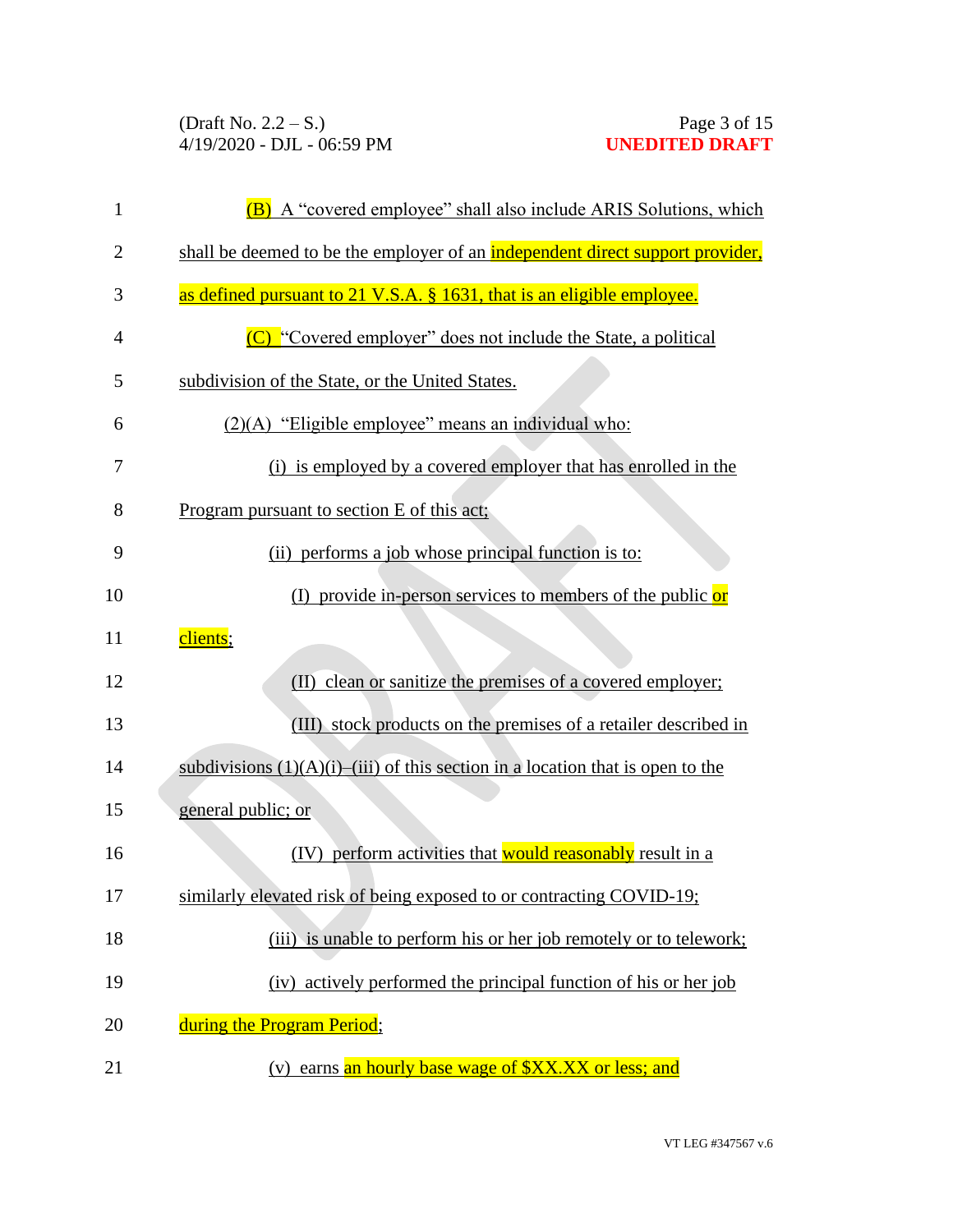| $\mathbf{1}$   | (vi) worked at least 34 hours for a covered employer during the                     |
|----------------|-------------------------------------------------------------------------------------|
| $\overline{2}$ | relevant calendar month.                                                            |
| 3              | (B) "Eligible employee" includes an independent direct support                      |
| 4              | provider as defined pursuant to 21 V.S.A. § 1631 who satisfies the                  |
| 5              | requirements of subdivisions $(A)(ii)$ – $(vi)$ of subdivision (2) of this section. |
| 6              | (C) "Eligible employee" does not include an independent contractor                  |
| 7              | or self-employed individual.                                                        |
| 8              | (3) "Grant issuer" means the entity that the Secretary contracts with to            |
| 9              | process and disburse payments of grant monies to covered employers for              |
| 10             | payment to eligible employees.                                                      |
| 11             | (5) "Program" means the <b>Essential Employees Grant Program</b> .                  |
| 12             | (6) "Program Period" means the period from April 1, 2020 through July               |
| 13             | 31, 2020, inclusive.                                                                |
| 14             | (7) "Secretary" means the Secretary of Administration.                              |
| 15             | Sec. B. ESSENTIAL EMPLOYEES GRANT PROGRAM;                                          |
| 16             | ESTABLISHMENT; CONTRACTS FOR PROGRAM                                                |
| 17             | <b>ADMINISTRATION</b>                                                               |
| 18             | (a) There is established the Essential Employees Grant Program to provide           |
| 19             | grants to eligible employees who, during the Program Period, perform work in        |
| 20             | essential jobs that expose them to an elevated risk of being exposed to or          |
| 21             | contracting COVID-19.                                                               |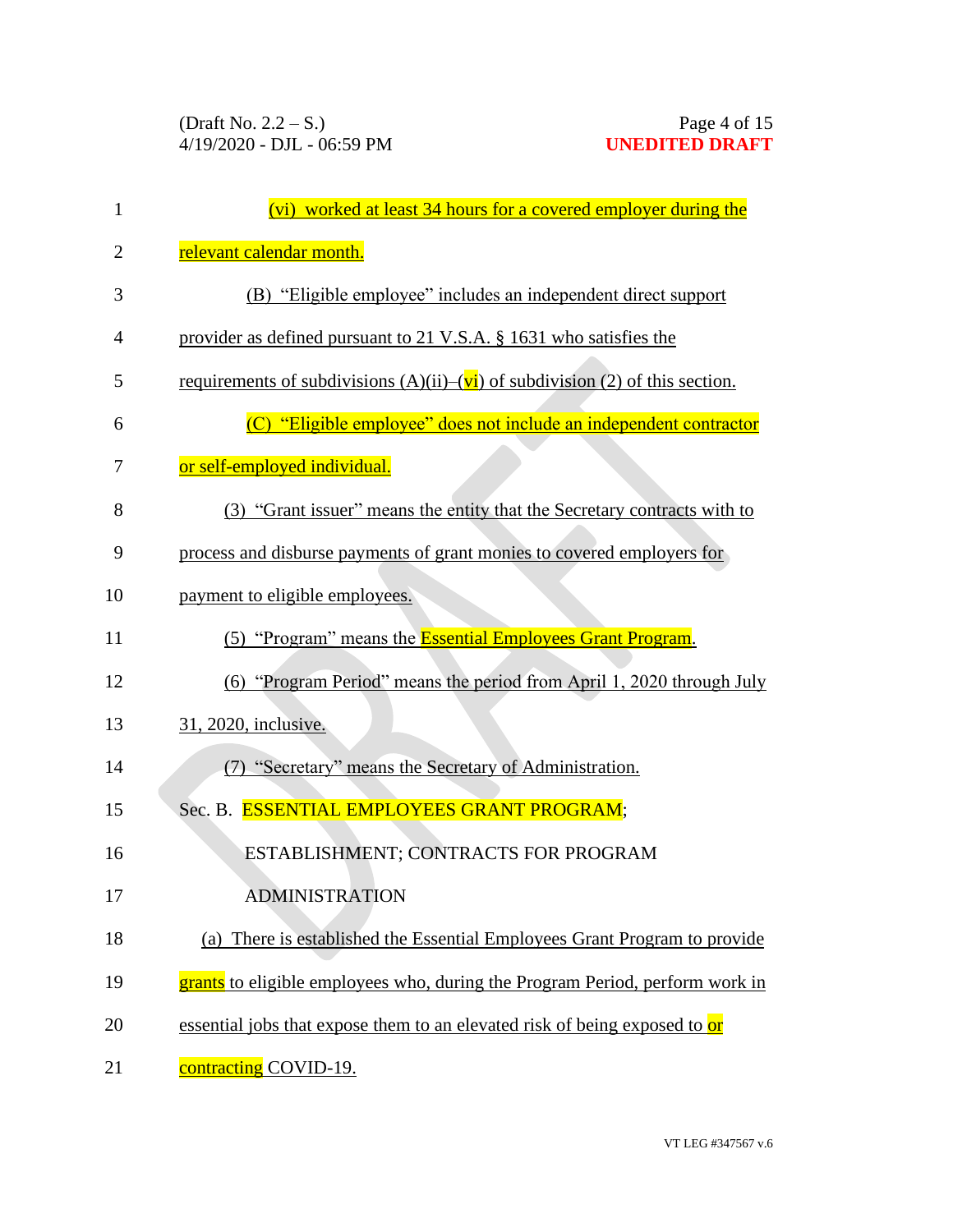| 1              | $(b)(1)$ The Program shall be administered by the Secretary of                      |
|----------------|-------------------------------------------------------------------------------------|
| $\overline{2}$ | Administration.                                                                     |
| 3              | The Secretary shall contract with a private entity to serve as the                  |
| 4              | Program's grant issuer as provided pursuant to subsection (c) of this section.      |
| 5              | The Secretary may utilize staff and resources from any State agency<br>(3)          |
| 6              | or department as necessary to implement and administer the Program.                 |
| 7              | The Secretary may contract with one or more private entities as                     |
| 8              | necessary to implement or administer the Program.                                   |
| 9              | (c) Notwithstanding any provision of law to the contrary, the Secretary may         |
| 10             | enter into contracts with the grant issuer and any private entities that are        |
| 11             | necessary to implement or administer the Program without the need to                |
| 12             | competitively bid such contracts. For the purposes of the Program, the public       |
| 13             | health risk posed by COVID-19 shall be deemed to be an emergency situation          |
| 14             | that justifies the execution of sole source contracts pursuant to Bulletin 3.5, the |
| 15             | <b>State's Procurement and Contracting Procedures.</b>                              |
| 16             | The contract with the grant issuer shall, at a minimum, provide that the<br>(d)     |
| 17             | grant issuer shall:                                                                 |
| 18             | (1) issue grant payments to eligible employees pursuant to the                      |
| 19             | provisions of section D and pursuant to a time period and procedures                |
| 20             | established by the Secretary;                                                       |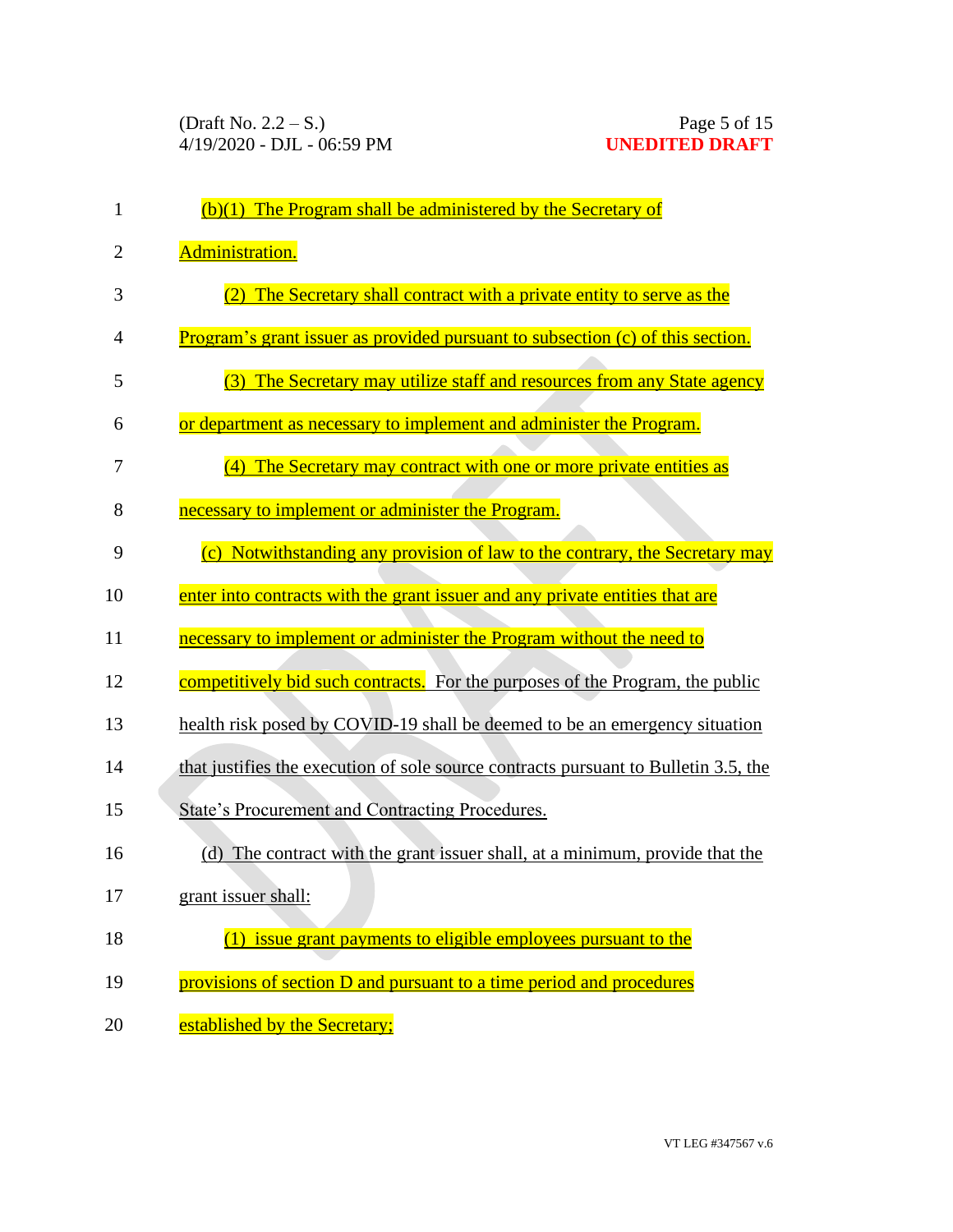| $\mathbf{1}$   | comply with all rules and procedures that the Secretary adopts in                   |
|----------------|-------------------------------------------------------------------------------------|
| $\overline{2}$ | relation to the Program; and                                                        |
| 3              | (3) comply with all requirements of this act.                                       |
| 4              | $(e)(1)$ The Secretary shall adopt rules as necessary to implement and              |
| 5              | administer the Program.                                                             |
| 6              | In accordance with 3 V.S.A. chapter 25, the Secretary shall adopt all               |
| 7              | rules for the Program as emergency rules and concurrently propose them as           |
| 8              | permanent rules. The emergency rules shall be deemed to meet the standard           |
| 9              | for the adoption of emergency rules pursuant to $3 \text{ V.S.A. }$ $\S$ $844(a)$ . |
| 10             | Sec. C. SAFEGUARDING PERSONAL INFORMATION;                                          |
| 11             | <b>CONFIDENTIALITY</b>                                                              |
| 12             | (a) All personally identifiable information that is collected by the Program.       |
| 13             | any entity of State government performing a function of the Program, or any         |
| 14             | entity that the Secretary contracts with to perform a function of the Program       |
| 15             | shall be kept confidential and shall be exempt from inspection and copying          |
| 16             | under the Public Records Act.                                                       |
| 17             | (b) The Secretary shall ensure that any entity of State government                  |
| 18             | performing a function of the Program, or any entity that the Secretary contracts    |
| 19             | with to perform a function of the Program:                                          |
| 20             | (1) implements appropriate procedures and safeguards to protect any                 |
| 21             | personally identifiable information that it obtains in relation to the Program;     |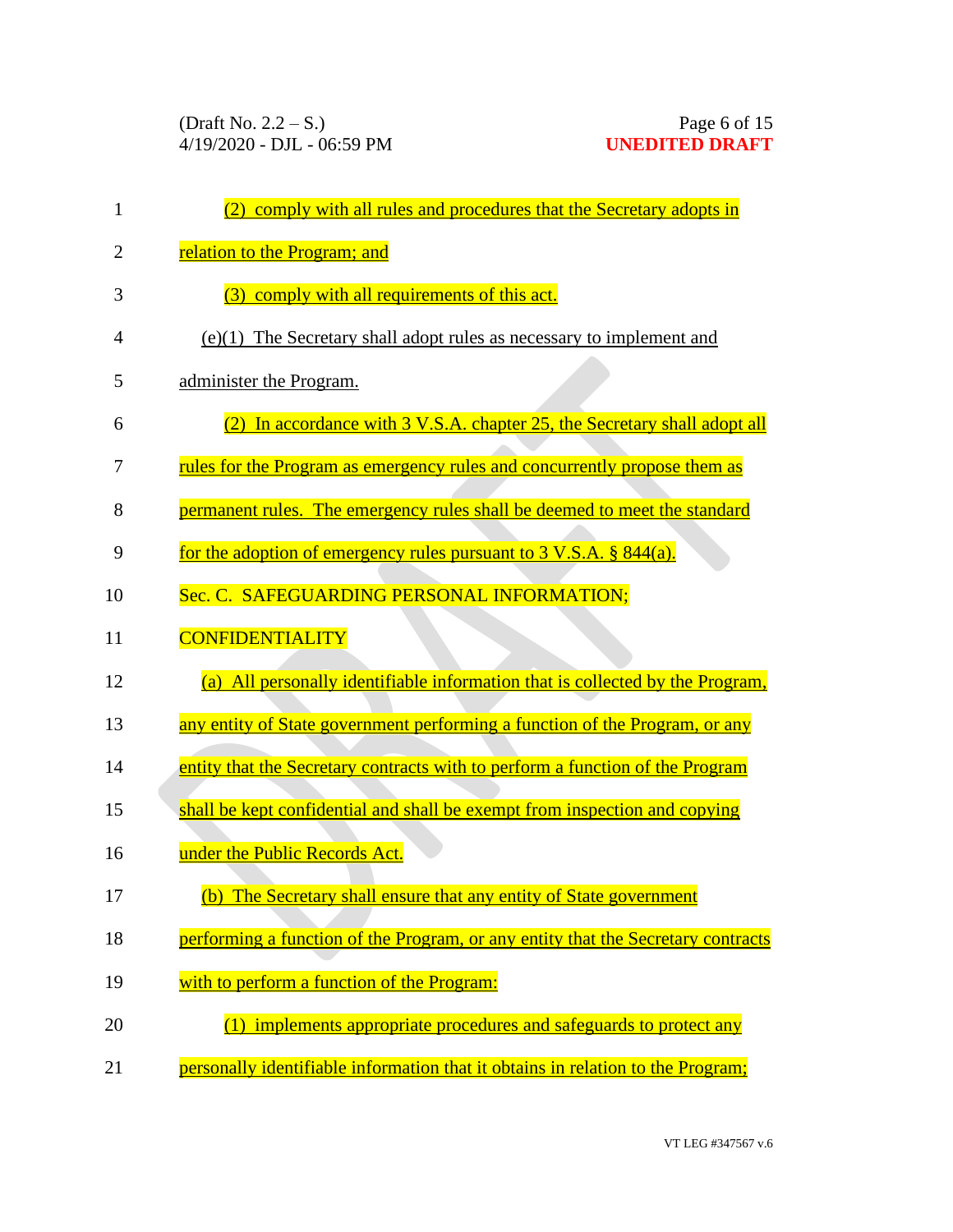| 1  | shall not disclose an individual's social security number to another<br>(2)       |
|----|-----------------------------------------------------------------------------------|
| 2  | State entity or contractor performing a function of the Program unless that       |
| 3  | disclosure is necessary for the administration of the Program; and                |
| 4  | (3) complies with all applicable requirements of 9 V.S.A. chapter 62.             |
| 5  | (c) As used in this section, "personally identifiable information" means an       |
| 6  | individual's:                                                                     |
| 7  | $(1)$ name                                                                        |
| 8  | $(2)$ address;                                                                    |
| 9  | (3) date of birth;                                                                |
| 10 | (4) place of birth;                                                               |
| 11 | (5) mother's maiden name;                                                         |
| 12 | (6) unique biometric data generated from measurements or technical                |
| 13 | analysis of human body characteristics used to identify or authenticate the       |
| 14 | individual, such as a fingerprint, retina or iris image, or other unique physical |
| 15 | representation or digital representation of biometric data;                       |
| 16 | name or address of a member of the individual's immediate family<br>(7)           |
| 17 | or household;                                                                     |
| 18 | Social Security number or other government-issued identification<br>(8)           |
| 19 | number; or                                                                        |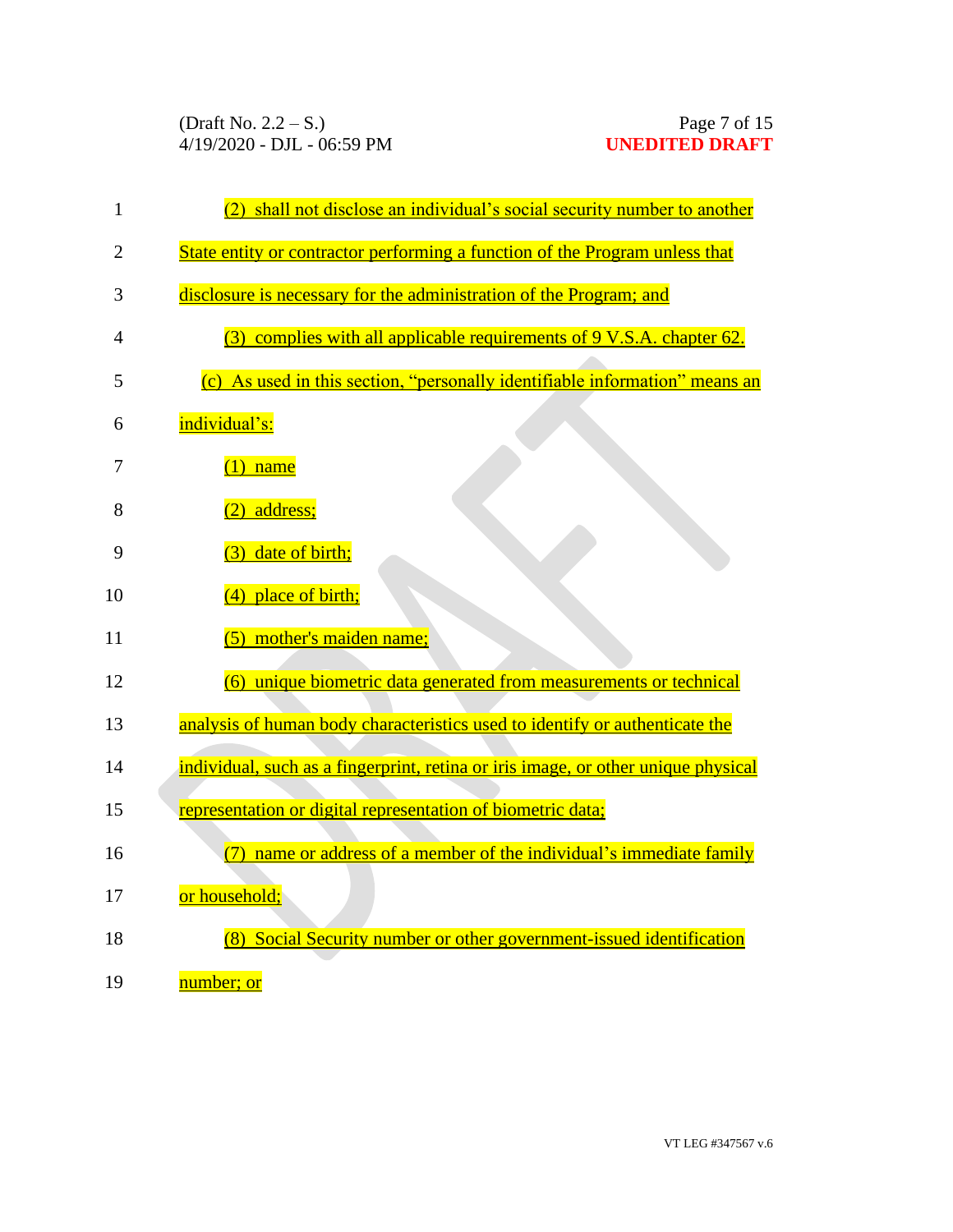| 1  | (9) other information that, either alone or in combination with the               |
|----|-----------------------------------------------------------------------------------|
| 2  | information listed in subdivision $(1)$ – $(8)$ of this subsection, would allow a |
| 3  | reasonable person to identify the individual with reasonable certainty.           |
| 4  | Sec. D. GRANTS; PAYMENT; INCOME TAX WITHHOLDING                                   |
| 5  | (a) Grants shall be paid to eligible employees in the following amounts:          |
| 6  | (1) For each month during the Program Period in which a covered                   |
| 7  | employer submits documentation showing that an eligible employee actually         |
| 8  | worked more than 108 hours, the eligible employee shall receive a grant of        |
| 9  | <b><u> \$XXXX.XX.</u></b>                                                         |
| 10 | (2) For each month during the Program Period in which a covered                   |
| 11 | employer submits documentation showing that an eligible employee actually         |
| 12 | worked at least 34 hours and less than 108 hours, the eligible employee shall     |
| 13 | receive a grant of <b>\$XXX.XX</b> .                                              |
| 14 | (3) The number of hours actually worked by an eligible employee for               |
| 15 | each calendar month shall not include:                                            |
| 16 | (A) any hours of <b>employer-provided accrued paid leave or leave</b>             |
| 17 | provided pursuant to the Emergency Family and Medical Leave Expansion Act         |
| 18 | or the Emergency Paid Sick Leave Act that are used by the eligible employee;      |
| 19 | and                                                                               |
| 20 | (B) any hours of remote or telework performed by the eligible                     |
| 21 | employee.                                                                         |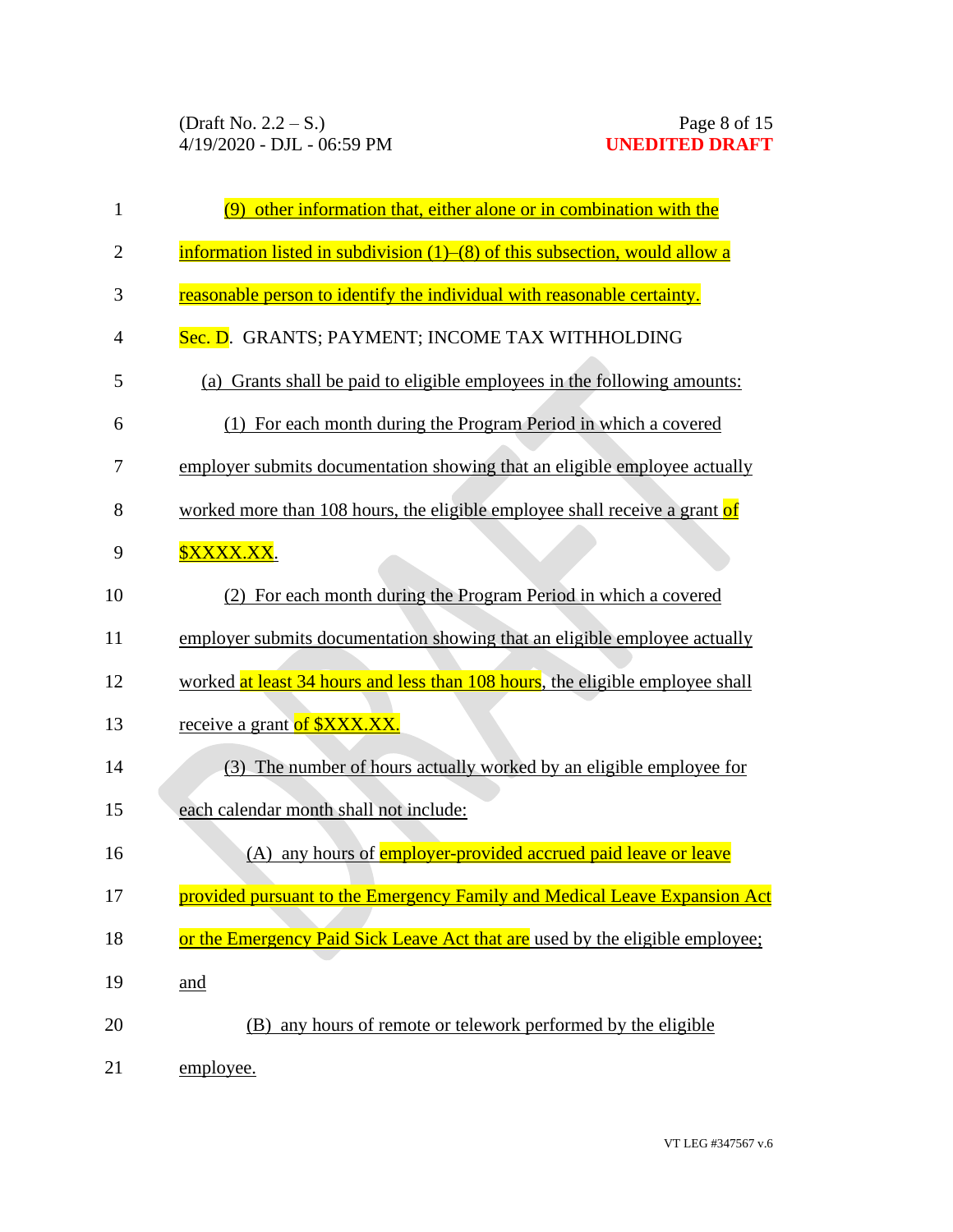| $\mathbf{1}$   | (b) If an eligible employee works for more than one covered employer               |
|----------------|------------------------------------------------------------------------------------|
| $\overline{2}$ | during any calendar month in the Program Period, the eligible employee shall       |
| 3              | be entitled to receive not more than two checks pursuant to this section. The      |
| 4              | employee shall be entitled to receive payments in relation to the two jobs at      |
| 5              | which the employee worked the greatest number of hours.                            |
| 6              | (c) The monthly check for each eligible employee shall be sent to their            |
| 7              | covered employer who shall give the check to the employee not more than five       |
| 8              | calendar days after the covered employer receives it.                              |
| 9              | (d) Checks shall be issued by the grant issuer on a monthly basis according        |
| 10             | to a schedule adopted by the Secretary.                                            |
| 11             | $(e)(1)$ The Secretary shall, as soon as practicable, determine whether a          |
| 12             | sufficient amount of the funds appropriated pursuant to section G of this act      |
| 13             | remains to pay the anticipated grant requests for June and July. If the            |
| 14             | Secretary determines that the remaining funds are likely to be insufficient to     |
| 15             | pay the claims for June and July, the Secretary shall, in consultation with the    |
| 16             | grant issuer, reduce the grant amounts set forth in subsection (a) of this section |
| 17             | by an amount necessary to ensure that all anticipated grant requests for June      |
| 18             | and July can be paid.                                                              |
| 19             | The grant issuer shall cease paying claims submitted after a date                  |
| 20             | established by the Secretary by rule or upon the exhaustion of the funds           |
| 21             | appropriated in section G of this act, whichever occurs sooner.                    |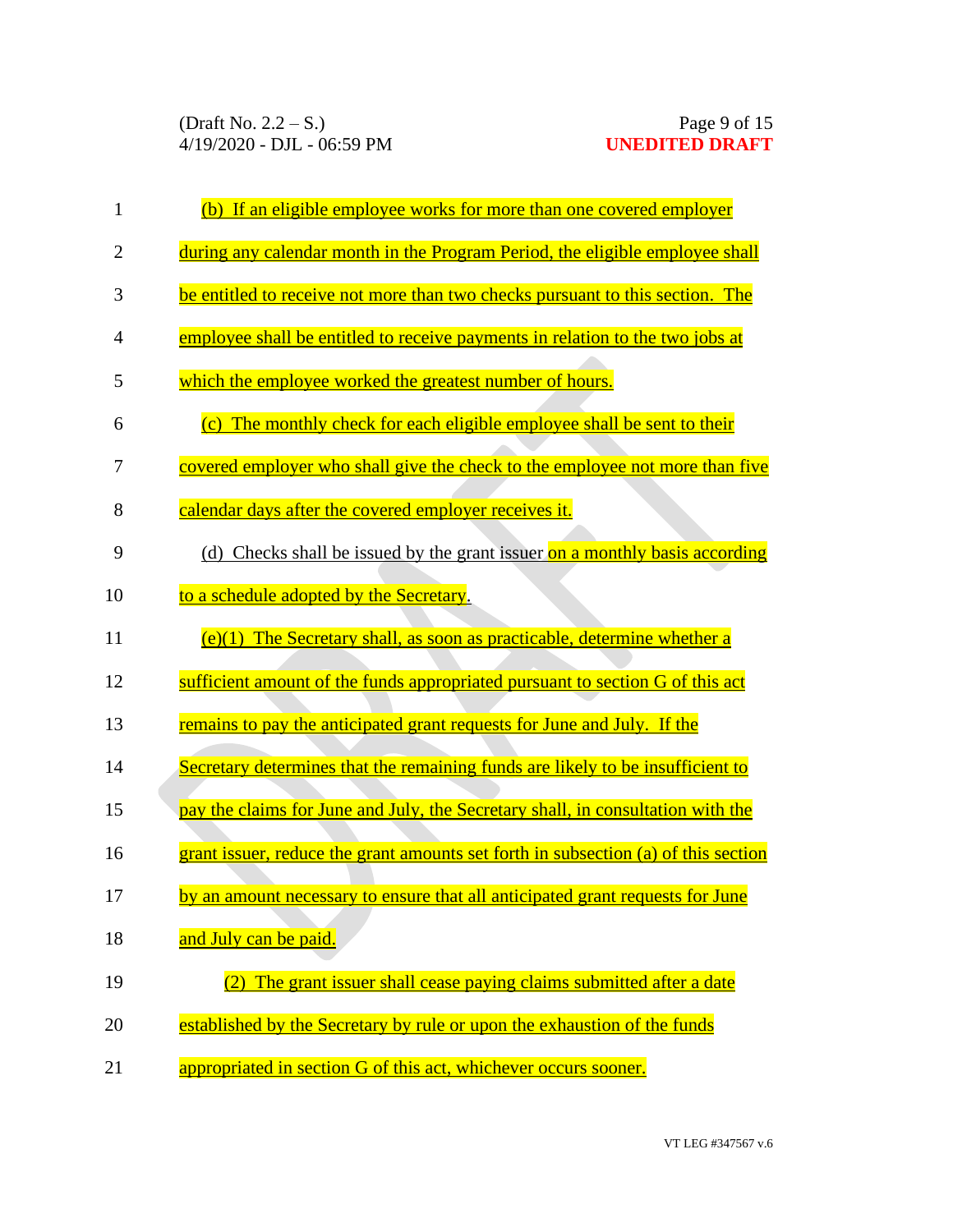| 1            | $(f)(1)$ Each eligible employee shall, together with his or her initial grant  |
|--------------|--------------------------------------------------------------------------------|
| $\mathbf{2}$ | payment, be provided with written notice that the grant may be subject to      |
| 3            | income tax and that the eligible employee's grant is subject to withholding.   |
| 4            | (2) All procedures specified by 26 U.S.C. chapter 24 and 32 V.S.A.             |
| 5            | chapter 151, subchapter 4 pertaining to the withholding of income tax shall be |
| 6            | followed in relation to the payment of grants pursuant to this section.        |
| 7            | $(g)$ In the event that the federal government implements a federal program    |
| 8            | to provide monetary benefits to some or all eligible employees for the         |
| 9            | performance of work in essential jobs that expose them to an elevated risk of  |
| 10           | contracting COVID-19, any eligible employee that is eligible for benefits      |
| 11           | pursuant to the federal program shall cease to be eligible for the grants      |
| 12           | provided pursuant to this section.                                             |
| 13           | Sec. E. APPLICATION; REQUIRED INFORMATION;                                     |
| 14           | $(a)(1)$ In order to enroll in the Program and make its employees eligible for |
| 15           | grants issued under the Program, a covered employer shall submit to the        |
| 16           | Secretary, or the Secretary's designee, a notice of enrollment in a form       |
| 17           | specified by the Secretary.                                                    |
| 18           | The Secretary shall require employers to provide information                   |
| 19           | demonstrating that they are a covered employer and that each listed employee   |
| 20           | is performing a job whose functions would make the employee eligible to        |
| 21           | receive a grant pursuant to the Program.                                       |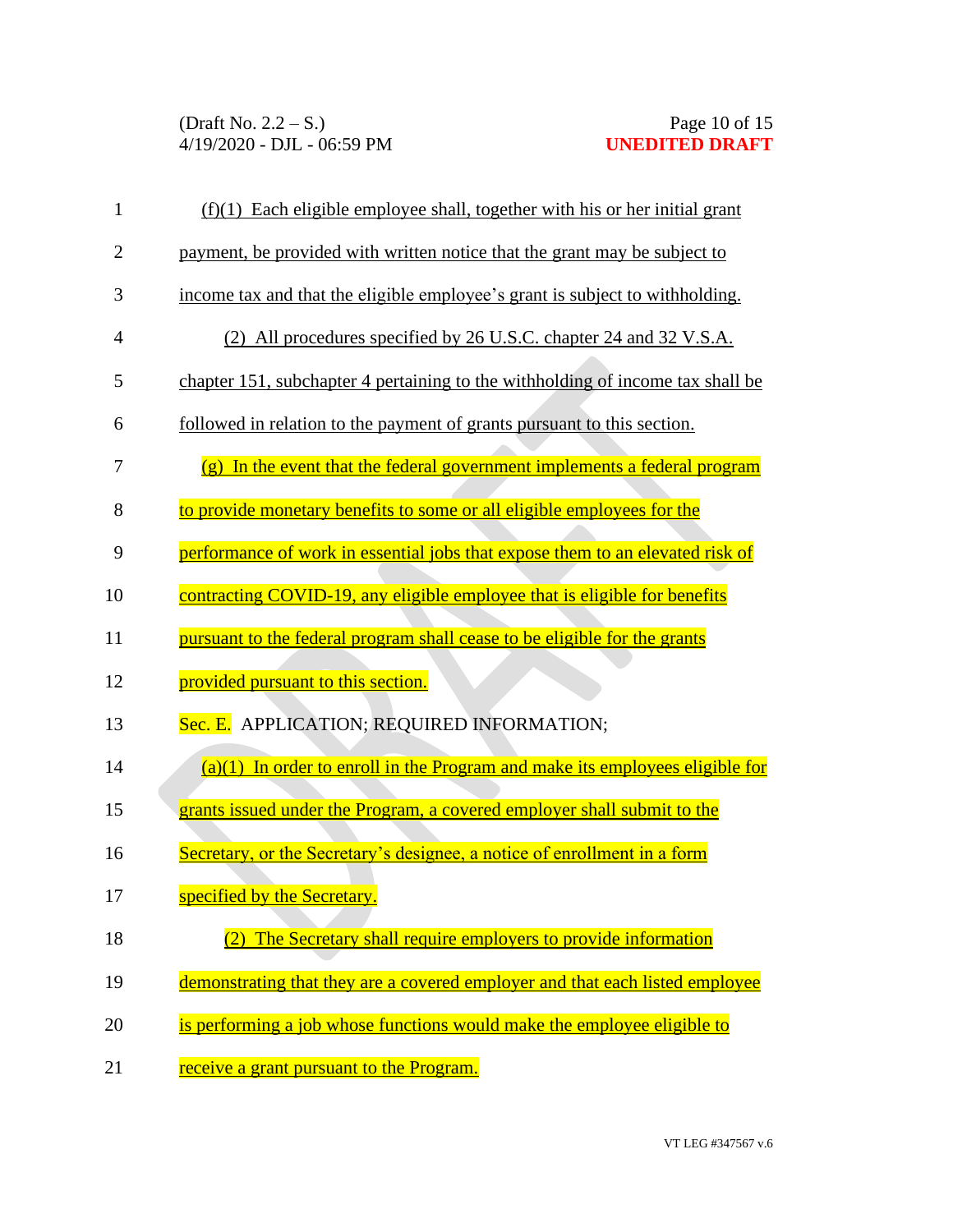| $\mathbf{1}$   | (3) As a condition of enrolling in the Program, each covered employer           |
|----------------|---------------------------------------------------------------------------------|
| $\overline{2}$ | shall agree to make all books and records related to work performed by eligible |
| 3              | employees during the Program Period available upon request to the Secretary,    |
| 4              | the Secretary's designee, or the Attorney General for inspection.               |
| 5              | An enrolled covered employer shall be permitted to update the list of<br>(4)    |
| 6              | potentially eligible employees at regular intervals specified by the Secretary. |
| 7              | $(b)(1)$ A covered employer that has enrolled in the Program shall submit a     |
| 8              | separate request for grant payments in a form specified by the Secretary for    |
| 9              | each calendar month during the Program Period according to a schedule           |
| 10             | established by the Secretary.                                                   |
| 11             | The Secretary shall specify the information that must be provided for<br>(2)    |
| 12             | each eligible employee, including documentation of the number of hours of       |
| 13             | actual work performed by each eligible employee for that month and any          |
| 14             | information necessary for the grant issuer to withhold income taxes pursuant to |
| 15             | <u>subsection (f) of Sec. D of this act.</u>                                    |
| 16             | $(c)(1)$ Nothing in this section shall be construed to require a covered        |
| 17             | employer to enroll in the Program.                                              |
| 18             | (2) A covered employer that elects not to enroll in the Program or              |
| 19             | neglects or fails to submit a request for grant payments for any month in the   |
| 20             | Program Period shall not be liable to its eligible employees for any amounts    |
| 21             | that they may have been entitled to receive under the Program if the covered    |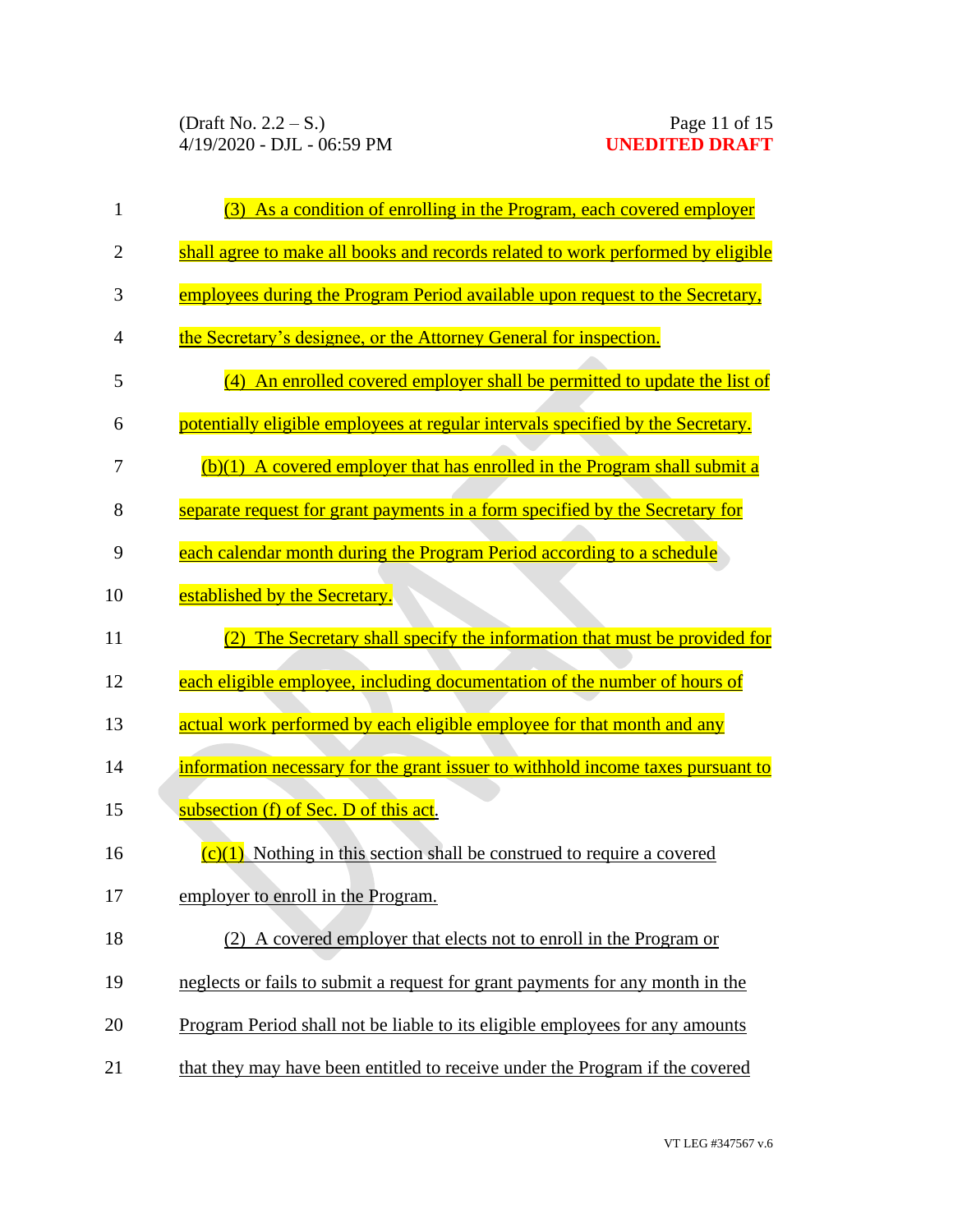| $\mathbf{1}$   | employer had enrolled in the Program or submitted a grant request for that      |
|----------------|---------------------------------------------------------------------------------|
| $\overline{2}$ | month.                                                                          |
| 3              | Sec. F. REPORTS; AUDIT                                                          |
| 4              | (a) The Secretary shall require the grant issuer and any private entity that is |
| 5              | performing a function of the Program to provide the Secretary with monthly      |
| 6              | reports providing information on Program performance, including, as             |
| 7              | applicable, the number of claims received and processed, the number of          |
| 8              | employers enrolled, and the amount of grant funds paid.                         |
| 9              | (b) On or before October 1, 2020, the Secretary shall submit a written          |
| 10             | report to the Joint Fiscal Committee with the following information:            |
| 11             | (1) the total number of covered employers that participated in the              |
| 12             | Program;                                                                        |
| 13             | the total number of eligible employees who received grants through              |
| 14             | the Program;                                                                    |
| 15             | (3) the aggregate number of grants and the aggregate dollar amount of           |
| 16             | the grants issued for each calendar month during the Program Period;            |
| 17             | (4) the aggregate dollar amount of the grants issued for the entire             |
| 18             | Program Period; and                                                             |
| 19             | (5) any other information regarding the Program that the Secretary              |
| 20             | determines is pertinent.                                                        |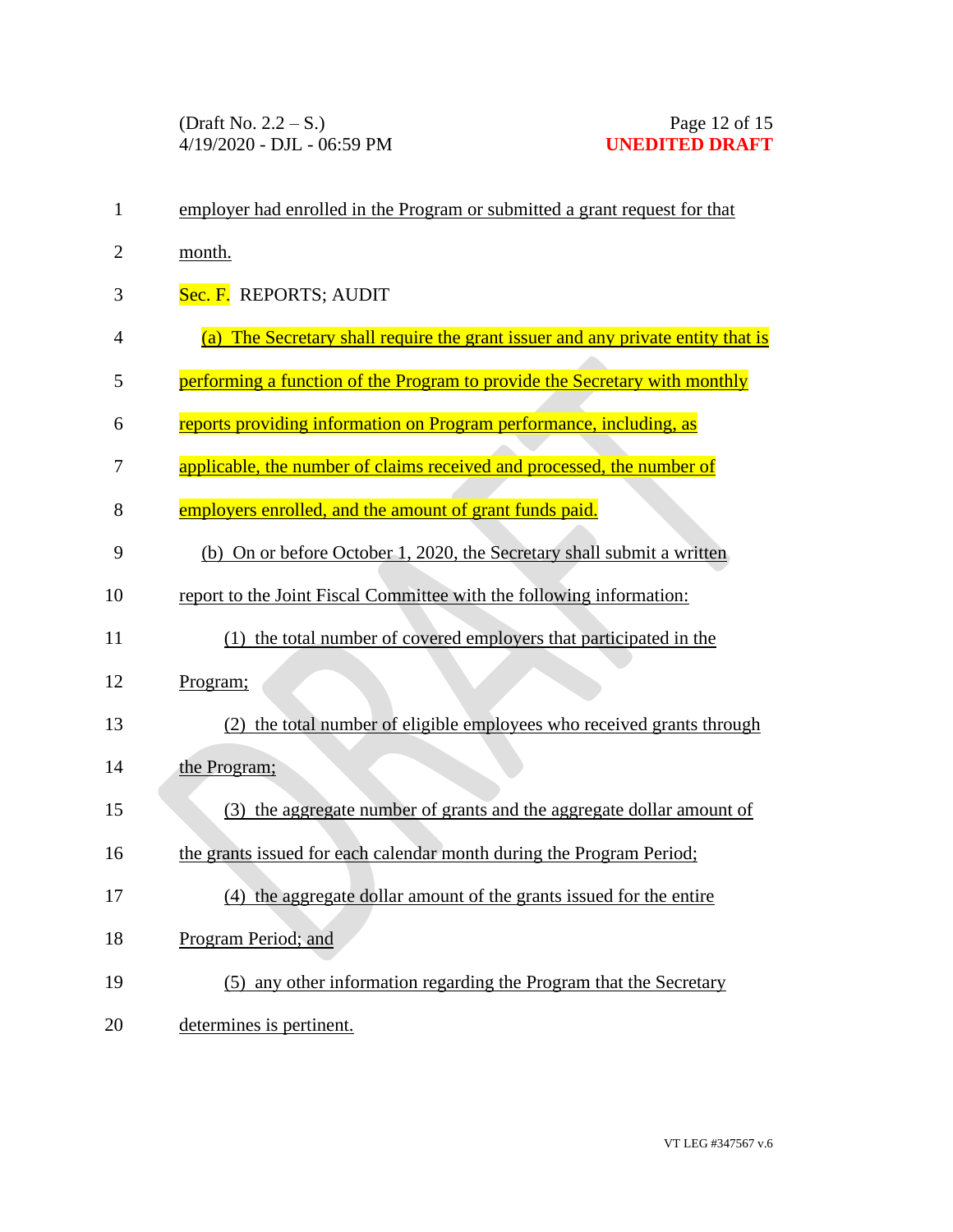| (c) The grant issuer and any other private entity with whom that Secretary       |
|----------------------------------------------------------------------------------|
| contracts for the performance of a function related to the Program shall:        |
| (1) shall keep its books and records related to the Program available for        |
| audit as required by the Secretary during the period of the contract and for     |
| three years thereafter or any longer period that is otherwise required by law;   |
| (2) make all books and records related to the Program available to the           |
| Secretary, the Attorney General, and the Auditor of Accounts upon request;       |
| and                                                                              |
| (3) make its books and records available for review or audit upon                |
| request by any State or federal authority with jurisdiction, or an entity        |
| appointed by such a State or federal authority.                                  |
| Sec. G. FRAUD; ENFORCEMENT                                                       |
| (a) A person shall not intentionally make a false statement or representation    |
| to obtain or increase any grant for an eligible employee under section D of this |
| <u>act.</u>                                                                      |
| (b) The Attorney General may enforce the provisions of this section and          |
| sections D and E of this act by restraining prohibited acts, seeking civil       |
| penalties, obtaining assurances of discontinuance, and conducting civil          |
| investigations in accordance with the procedures established in 9 V.S.A.         |
| §§ 2458–2461 as though a violation of this section were an unfair act in         |
| commerce. Any person complained against shall have the same rights and           |
|                                                                                  |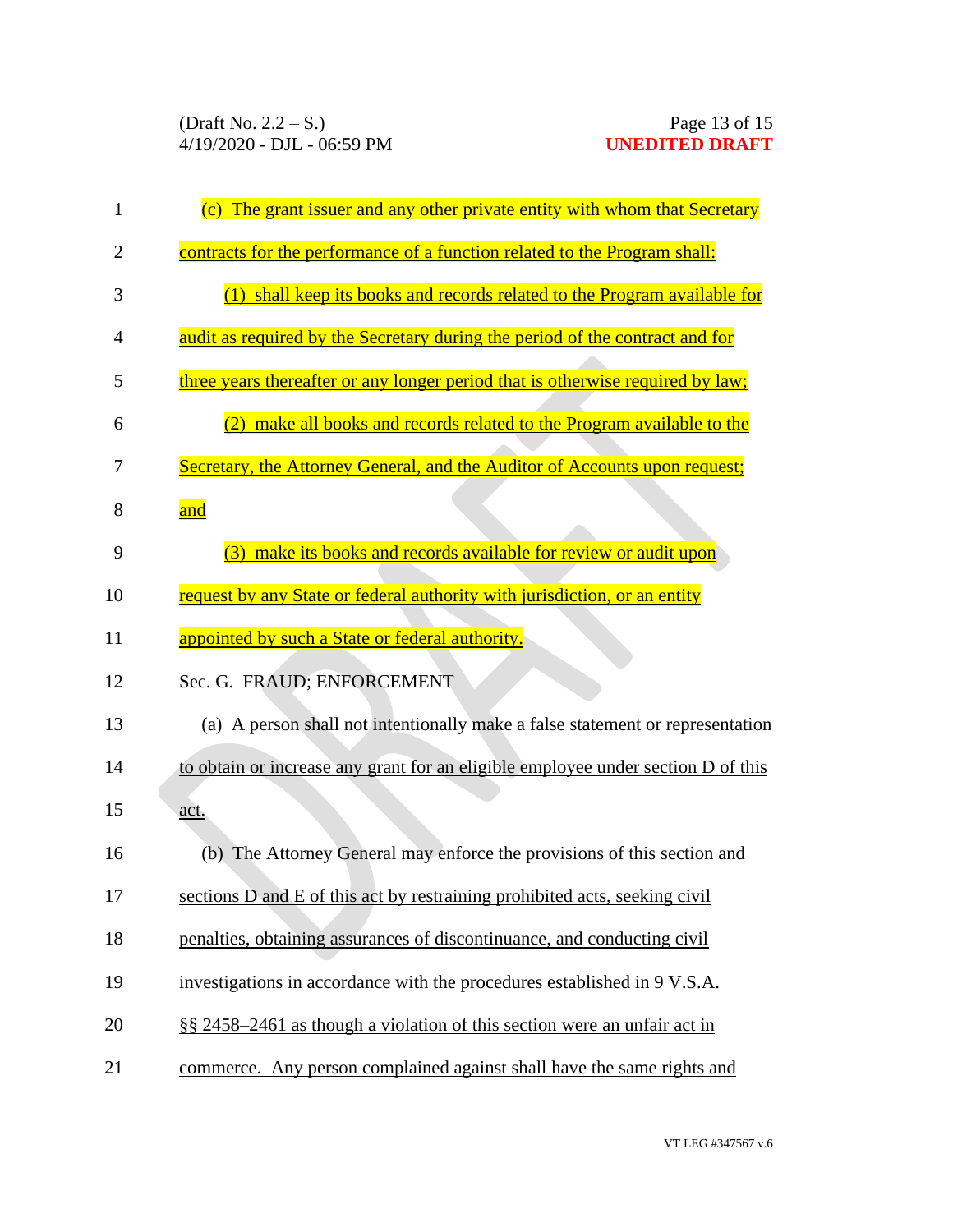| $\mathbf{1}$   | remedies as specified in those sections. The Superior Courts are authorized to    |
|----------------|-----------------------------------------------------------------------------------|
| $\overline{2}$ | impose the same civil penalties and investigation costs and to order other relief |
| 3              | to the State of Vermont for violations of this section as they are authorized to  |
| 4              | impose or order under the provisions of 9 V.S.A. §§ 2458 and 2461 in an           |
| 5              | unfair act in commerce. In addition, the Superior Courts may order a person       |
| 6              | who violates the provisions of this section to pay restitution to the State in an |
| 7              | amount equal to the amount of any benefit or other payment that was obtained      |
| 8              | by means of a false statement or representation.                                  |
| 9              | Sec. H. APPROPRIATION                                                             |
| 10             | The amount of <b>\$XXX,XXX,XXX.XX</b> is appropriated in Fiscal Year 2020         |
|                |                                                                                   |
| 11             | from the General Fund to the Agency of Administration for use in fiscal years     |
| 12             | 2020 and 2021 for the administration of and payment of grants pursuant to the     |
| 13             | <b>Essential Employees Grant Program.</b>                                         |
| 14             | Sec. I. OUTREACH AND INFORMATION; CUSTOMER SERVICE                                |
| 15             | (a) The Secretary shall develop and implement an outreach and information         |
| 16             | program to inform covered employers and eligible employees about the              |
| 17             | Program and how to participate in it and obtain grant payments through it.        |
| 18             | $(b)(1)$ The Secretary shall be authorized to use staff and resources of other    |
| 19             | executive branch agencies and departments as needed to carry out subsection       |